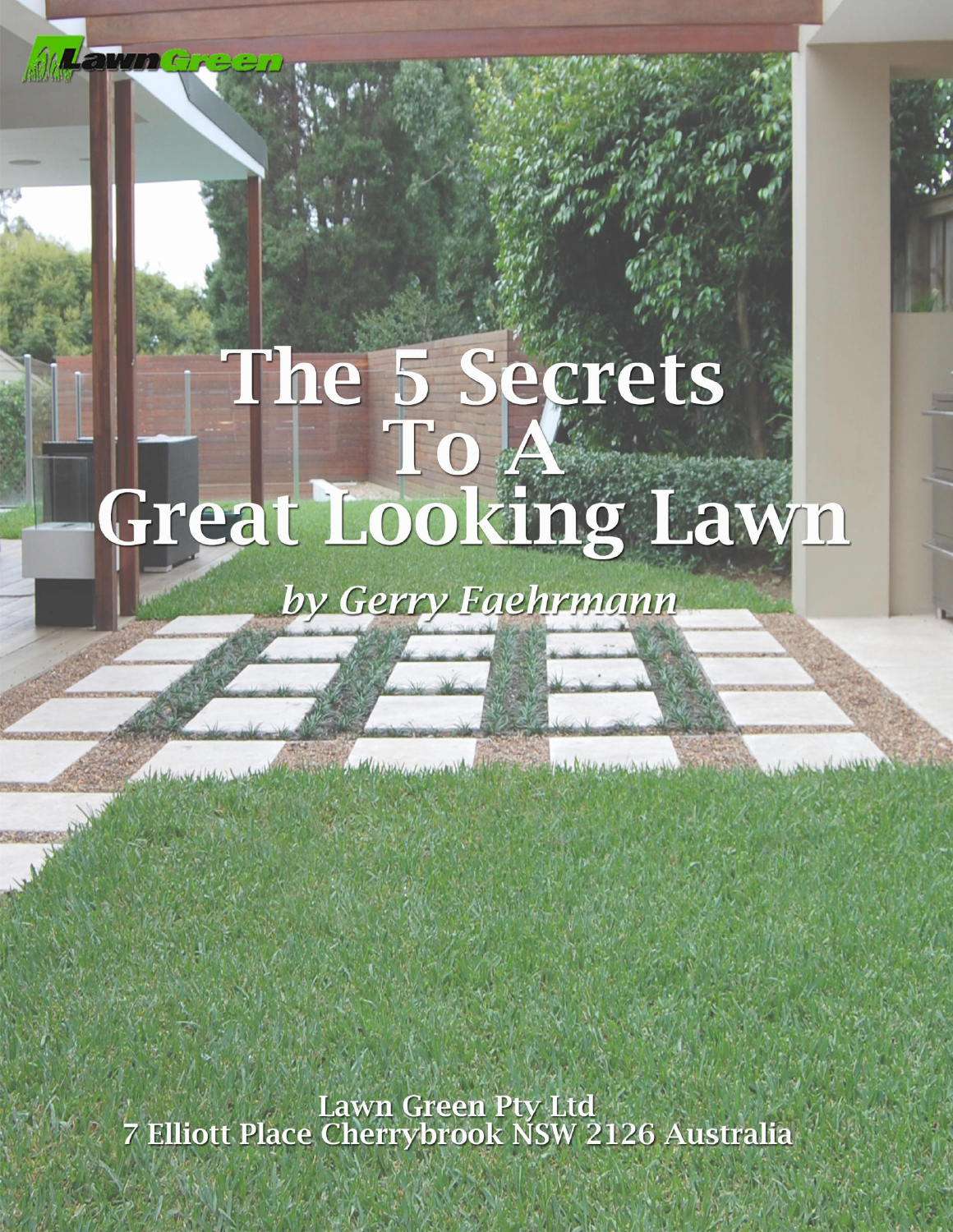Thank you for taking the time to find out the **The 5 Secrets To A Great Looking Lawn.**

You know that everyone we meet for the first time just dreams of that perfect lawn: lush, green, and oh so beautiful to walk on!

However, while the goal of a lush green lawn is within reach, the lawn lover will require some basic knowledge and understanding of the principles of Lawn and Turf management.

You are most probably thinking "a bit of watering here and there, and maybe mow the lawn a bit more frequently" and that should do it.

Not so...you actually need to consider things like: what sort of turf grass is best suited for your home, when and how often do you water the lawn, how long do you water the lawn (if indeed, do you water the lawn at all), how often and how high should you cut your turf grass, what sort of weeding and feeding program do you implement over the year.

Lots of things to consider...

What we would like to share with you are the 5 hot tips for a great looking lawn!

Truly, with these 5 tips you will be on your way to a perfect lawn - that is, a greener weed free lawn forever!

If you need help turning your tired old grass into lush green lawn, please call us on 1300 55 74 72 for a FREE quote, or visit us at [www.LawnGreen.com.au](http://www.lawngreen.com.au/) and register online for a FREE quote.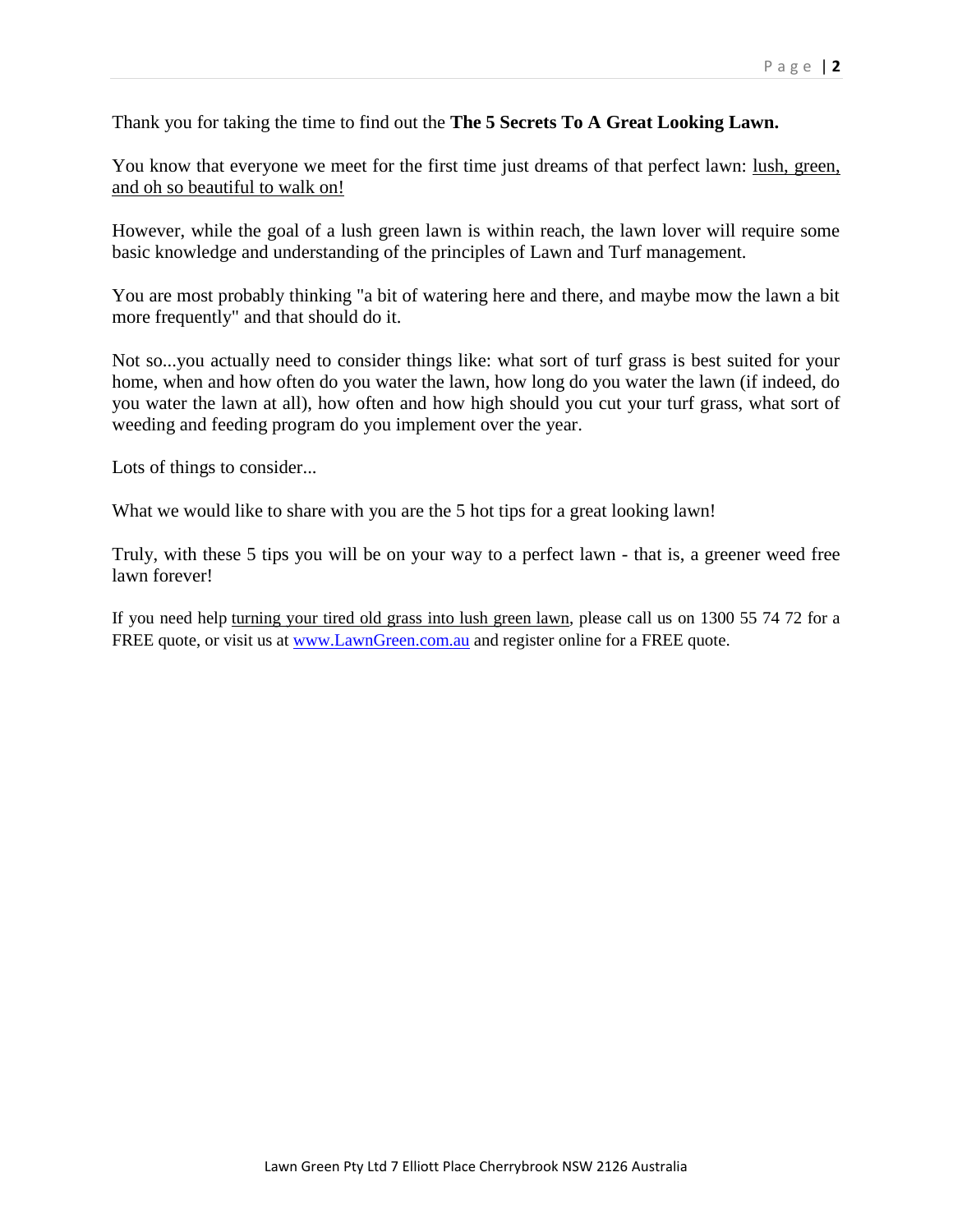# **Correct Watering Tips**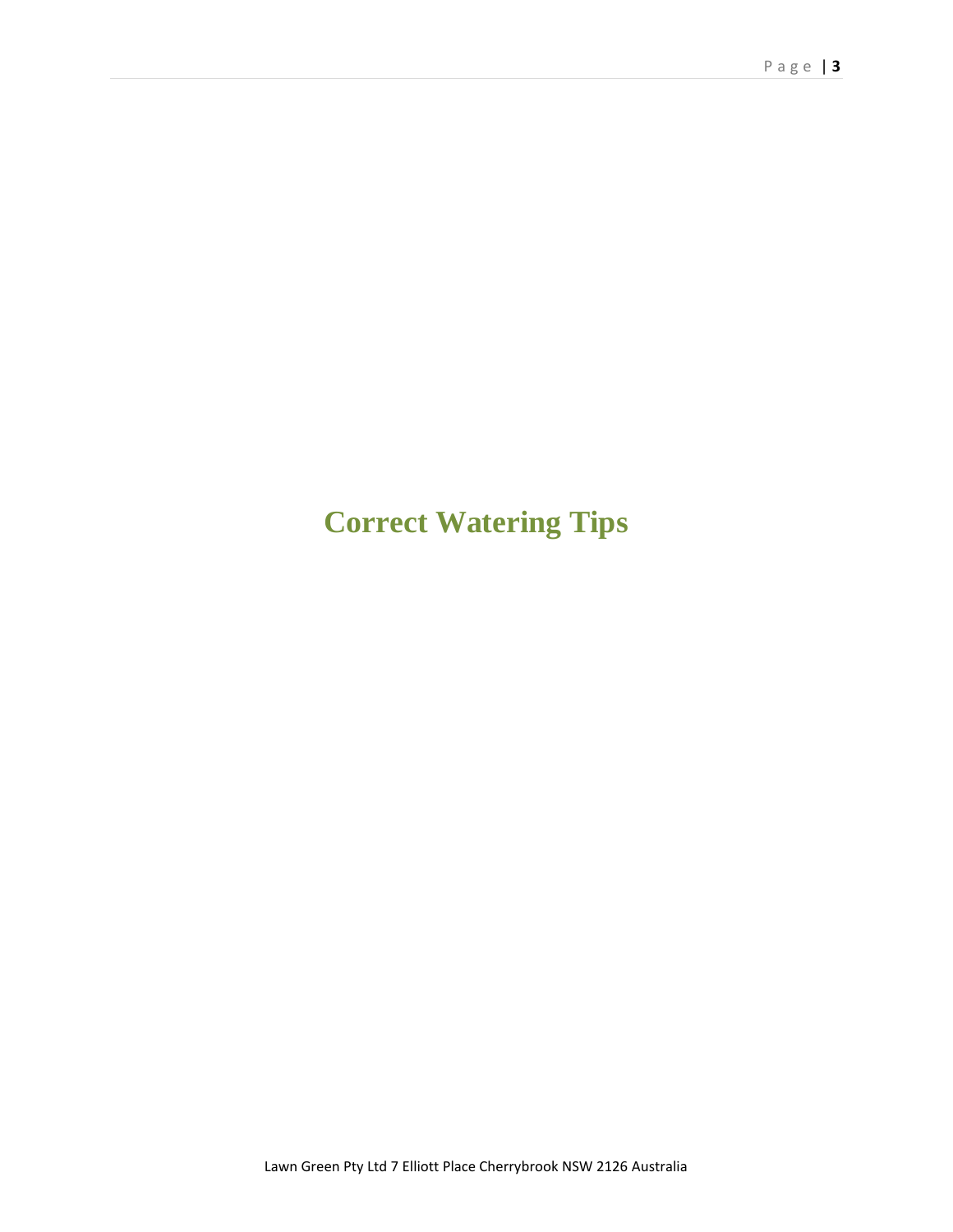The first Lawn Care tip is all about the correct watering of your lawn.

Anyone living in the Australian climate is aware to some degree of the importance of water in the pursuit of their dream lawn.

Although there is some awareness regarding the importance of careful water consumption, most people usually have it wrong when it comes to correct watering regimes for their lawns and gardens.

Since the introduction of water restrictions in most of the Australian states (provinces) and with an increased awareness of water shortages, most people have not been clearly educated about effective water use particularly with the care of their lawns.

Note: When referring to lawns in the Australian environment, we are generally talking about warm season turf grasses (such as couch turf grass or Bermuda grass, kikuyu, zoysia, buffalo turf grass or St Augustine, and durban). However, in the cooler climates of the Northern Hemisphere, the lawns that would feature more predominantly are your cool season turf grasses (such as Perennial Rye grass, Creeping bentgrass, Tall fescue and Kentucky bluegrass).

Generally, lawn and turf grasses have different water needs than garden plants. Lawns need heavy but infrequent watering, whereby garden plants generally need more frequent and usually lighter watering.

We tell our clients that lawns only need be watered in extreme dry conditions, say once a week in summer, and once a month in winter. Lawns do require heavy but infrequent watering. By heavy watering the moisture travels deep into the soil profile, allowing the turf grass roots to establish to a depth of 200-300mm deep.

With deep root growth, (warm season) turf grasses become **drought tolerant**. As the heavy but infrequent watering is already mimicked by the rainfall, we then tell our clients there is little to no need to water their lawns.

In cooler climates such as in the United Kingdom and United States, lawn watering regimes are different as the preferred turf grasses are generally cool season turf grasses (such as rye, tall fescue, Kentucky blue grass). As the root systems of your cool season turf grasses are shorter, their water needs are different. Cool season turf grasses require more frequent and shallower waterings particularly in the warmer months of the Australian climate.

Other watering tips:

- Water in early morning so by early morning the turf grass dries out, and less chance of fungal disease and minimal evaporation
- Water at intervals, if lawn soil is hydrophobic or really dry, until you get soil moisture correct again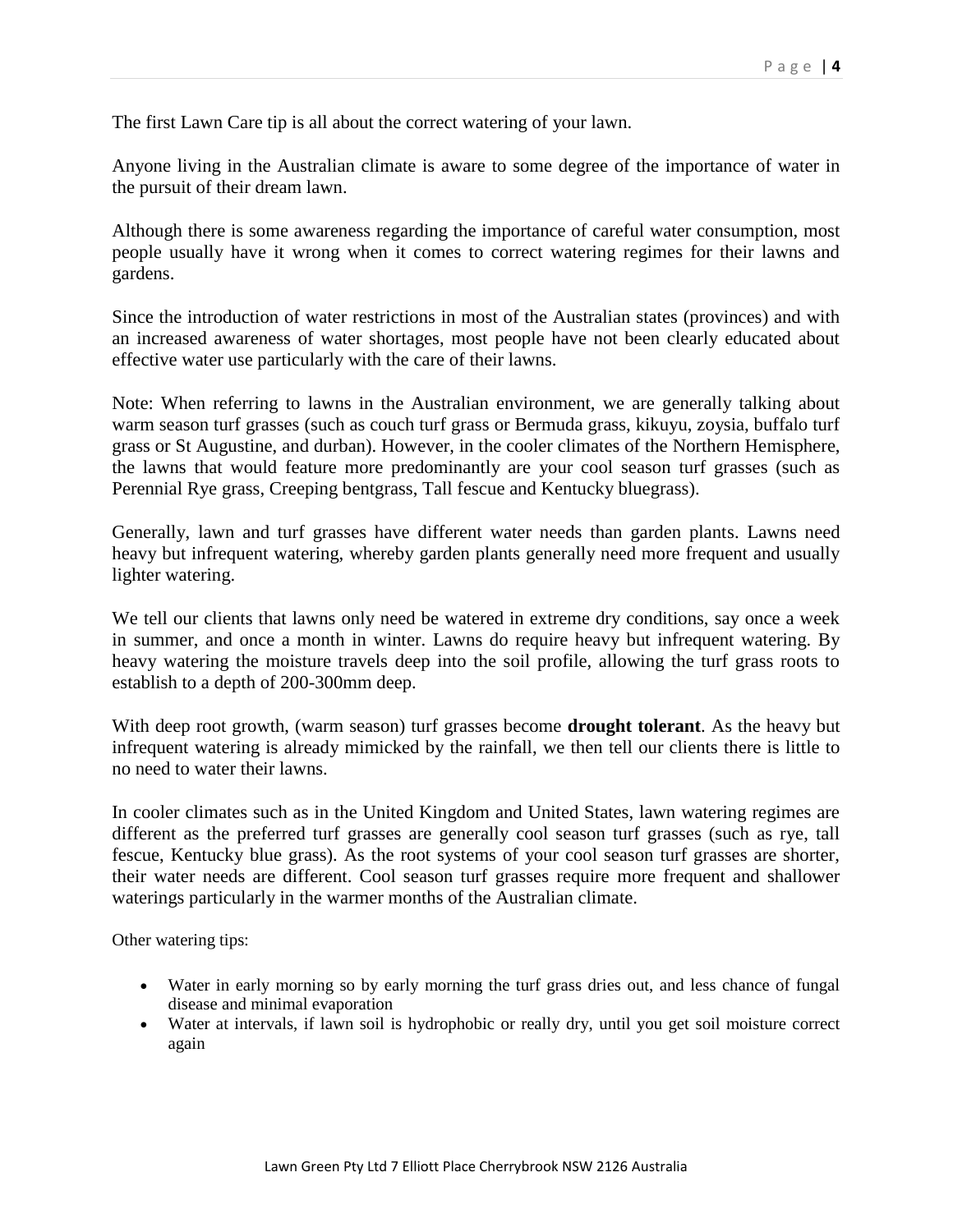# **The Right Nutrients**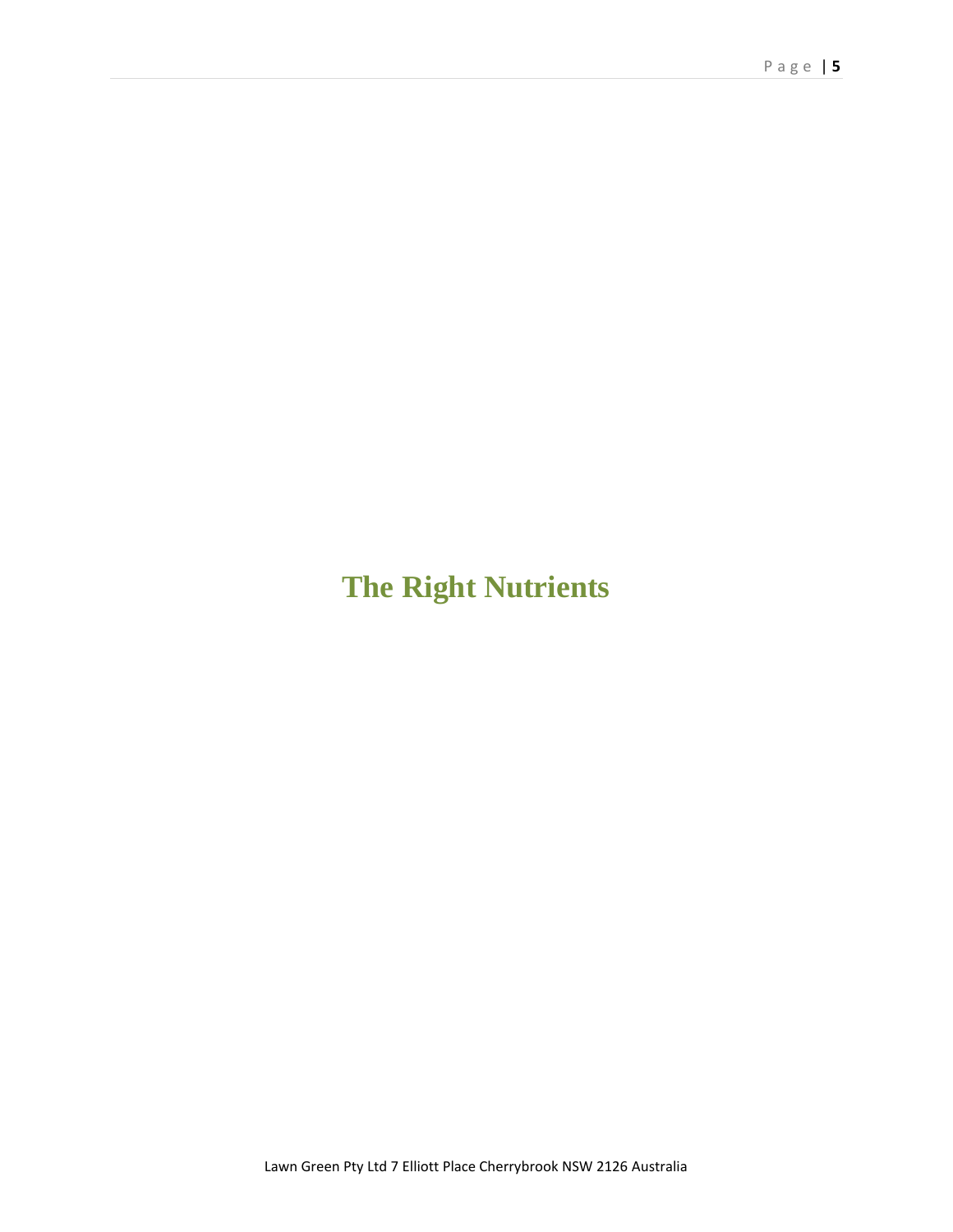Did you know that your lawn in its natural state would be around a metre high and really untidy?

It is unnatural for the lawn plant (whether it be couch, fescue or durban turf grass) to be cut or mowed! Also, did you know that your lawn is placed under a tremendous amount of stress just by mowing it?

So, in the pursuit of the perfect lawn it is helpful to know that the regular mowing of the lawn is quite an unnatural and stressful event for the lawn. So to counter this stress and hardship, we need to provide our "green oasis" with a good supply of food.

The quickest way to a beautiful lawn every year is by fertilizing your lawn. By feeding your lawn you create a thick lush turf grass that outperforms weeds. All lawns need to be supplemented with the proper nutrients to enable healthy turf growth and to counter any competition for food by other plant life including weeds and trees.

So, to help the lawn overcome the unnecessary stress it undergoes with mowing, it makes a great deal of sense to bump up the lawn's food intake.

Firstly, you need to work out the amount of fertiliser required for your lawn. Simply work out the lawn AREA by calculating the Length and Width of the different Lawn areas. This may be worked out be adding up the sum of the areas of rectangle or triangles that form the total area of your lawn. Another way to calculate an irregular shaped lawn is to take the whole house lot area and subtract the areas of your house and non-lawn areas.

All fertilizer bags or buckets will be labelled to tell you how much fertilizer you need to apply to your lawn. Good fertiliser products are labelled correctly, and are made up of the right ingredients necessary for a great looking lawn.

Warm season turf grasses respond nicely to being fertilized in Spring, Summer and Autumn (Fall). The fertiliser types generally used by Lawn Green are slow release fertilizer products that last up to 13 weeks. Hence, our applications are timed according to the growing seasons.

Cool season turf grasses will require feeding all year round including winter.

The fertilizer products promoted and used by Lawn Green are professional products (and are only commercially available). They are not available to retail or end users such as homeowners. We only recommend some brands of fertilisers sold in hardware stores or nurseries.

Other tips regarding lawn fertilization:

- 1. Lawns can be over fed, so it important to follow instructions. Over fertilization of lawns can lead to thatchy lawns.
- 2. High quality fertilizers are made with slow release technology. You will pay more for this feature. Fertilisers with slow release granules provide the lawn with a steady dose of nutrients resulting in more uniform and controlled growth. This also means less mowing for you!
- 3. Fertilisers without the slow release technology can burn your turf grass if applied without being heavily watered in.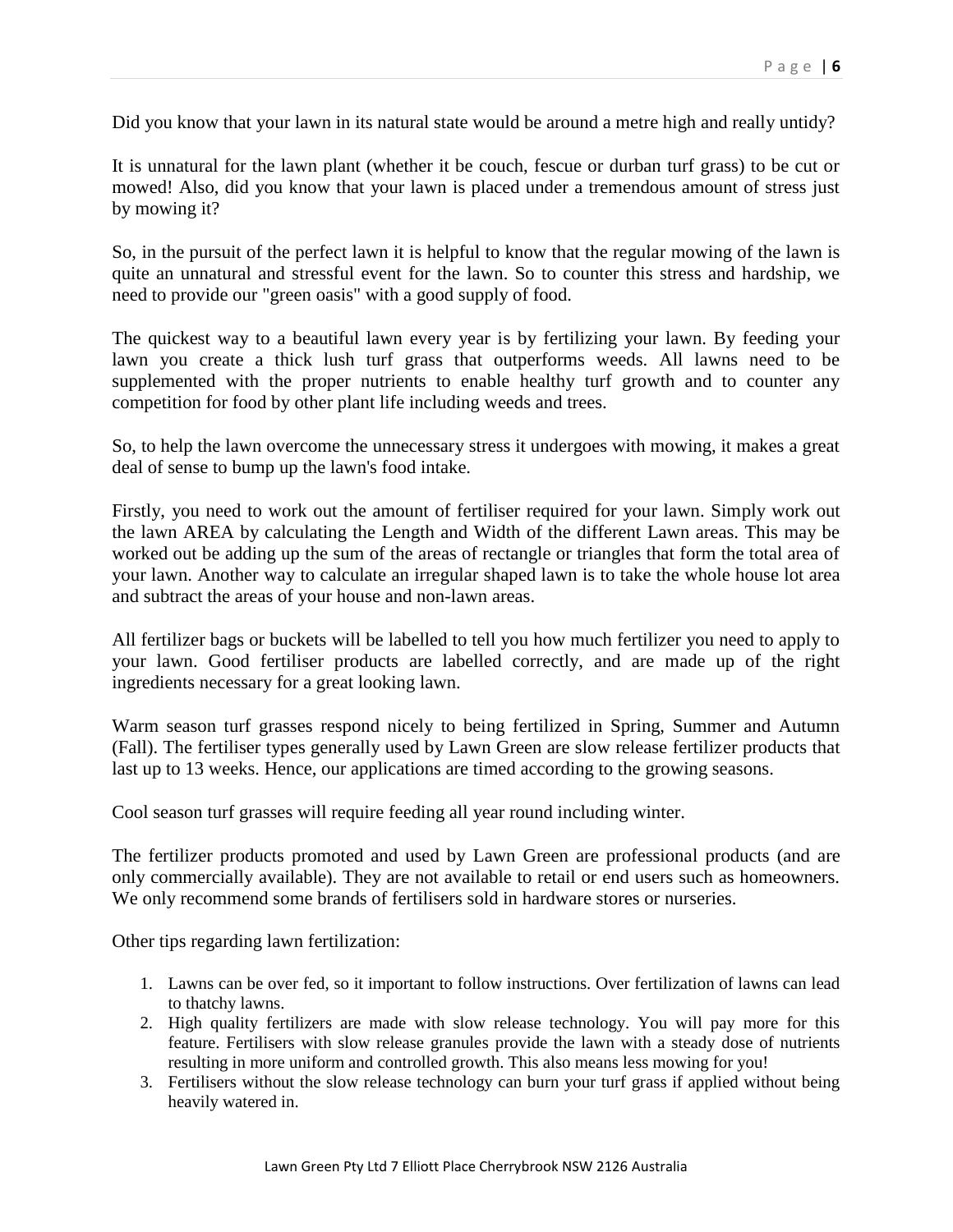- 4. Good lawn fertilisers contain the right blend NPK (nitrogen, phosphorous and potassium) and trace elements. A lawn fertiliser with an NPK of approximately 22:1:4 is a good lawn fertiliser for established lawns. NPK's of a lower N (around 15) and higher P (around 5) are good for new turf establishment.
- 5. If you have a fertilizer spill while applying, act fast and scoop or vacuum up as much fertilizer as possible. Then flood the spill site with water. This will reduce the effects of the spill and help promote a speedy recovery.
- 6. Best tool for distributing granular fertilizer for your home lawn is with a Hand-held Spreader. These are best for smaller lawn areas that are bounded by gardens and paved areas.
- 7. The best and most accurate way to spread the fertilizer is by setting the Hand held spreader on a low setting and evenly distribute the granular fertilizer. Once you get proficient at this you can set it at a higher setting to distribute the granules faster. The most important goal while spreading is to lay down the fertilizer in the most uniform manner possible. You can achieve this by following straight paths at a uniform speed and keeping turns to a minimum. Making sure to overlap is the key to avoiding streaks and stripes from unfertilized areas.
- 8. The other spreaders you can use are rotary spreaders and drop spreaders. Rotary spreaders are best for large areas because they spread quickly. Drop spreaders are a bit more precise and better for smaller areas where you want to avoid fertilizing adjacent areas such as flower beds.
- 9. Here is a quick trick to determine exactly how much of your fertilizer is slow-releasing: divide the percentage of slowly-available nitrogen by the percentage of water soluble nitrogen then multiply by 100%. For example, by calculating  $(5\% / 9\%) * 100\%$ , which equals 55.5%. This means the fertilizer contains 55% slow release nitrogen.
- 10. After fertilising your lawn, you can mow the lawn for 1 or 2 cuts without the lawnmower catcher to prevent sucking up or vacuuming any of the fertilizer granules.

NOTE: You might be thinking that all this fertilising is a bit unnatural, and that it compromises Organic Lawn Care philosophy. Don't forget that the art of lawn mowing is unnatural and stressful, and proper compensations need to be made to have the "perfect lawn".

In the lawn we crowd as many as forty to sixty individual plants into a square foot of turf. As these plants struggle to survive under these conditions of intense competition, we further complicate the lawn plants' existence by cutting away the healthiest, most vigorous part of the leaf, that is, the young tip.

We do this not to make things hard for the plant, but because we are trying to force a low, compact, artificially dwarfed habit of growth, entirely different from the natural upright habit of these species. They grow 30 to 40 inches tall in the wild or in a meadow. These factors add up to an environment in which the individual plant is suppressed to produce a beautiful lush green (mowed) lawn. However, the suppressed turf grass can be maintained as a beautiful lush green (mowed) lawn, if you, the lawn lover maintains an artificial regime of feeding and all the other things needed.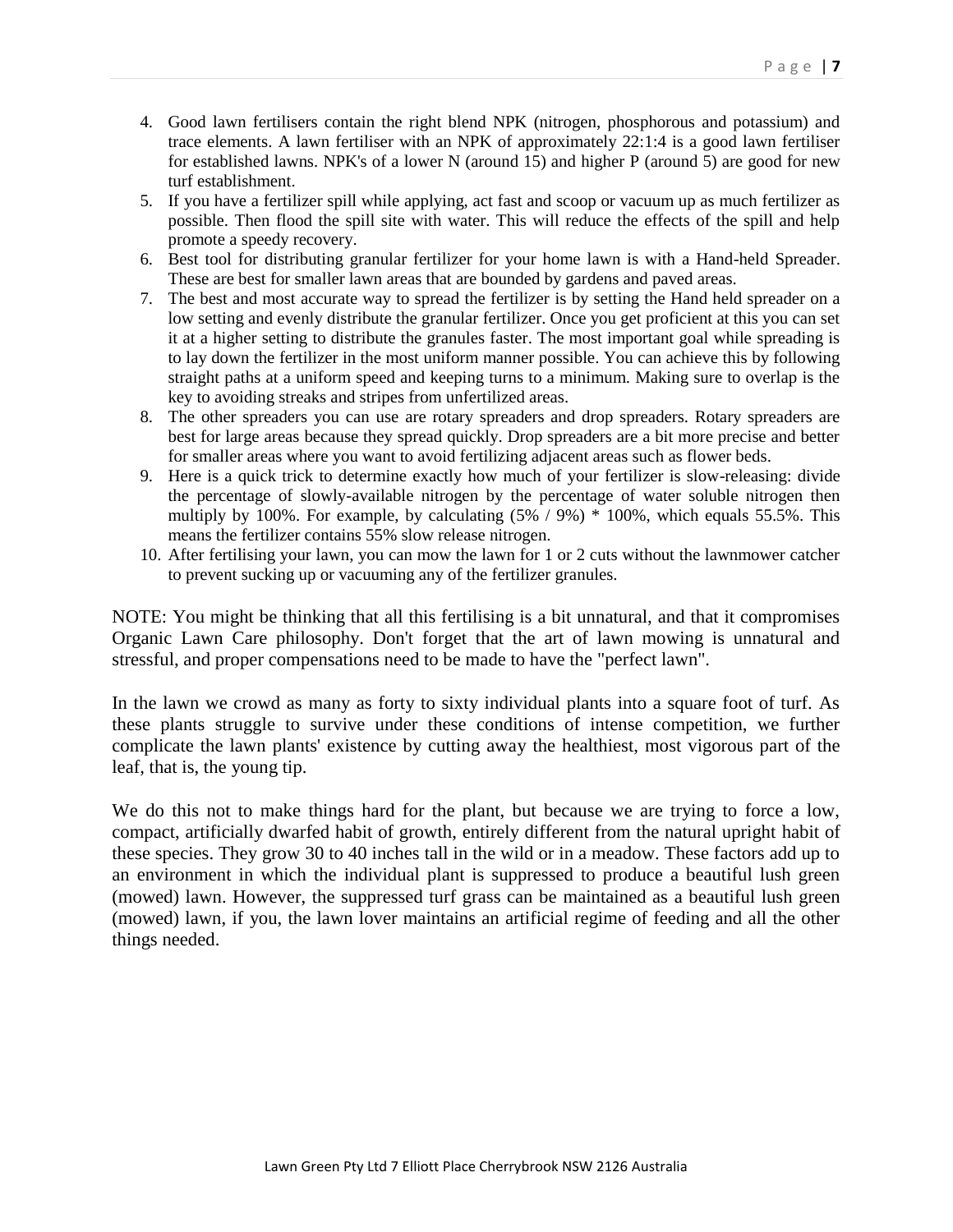### **The Correct Mowing Height & Frequency**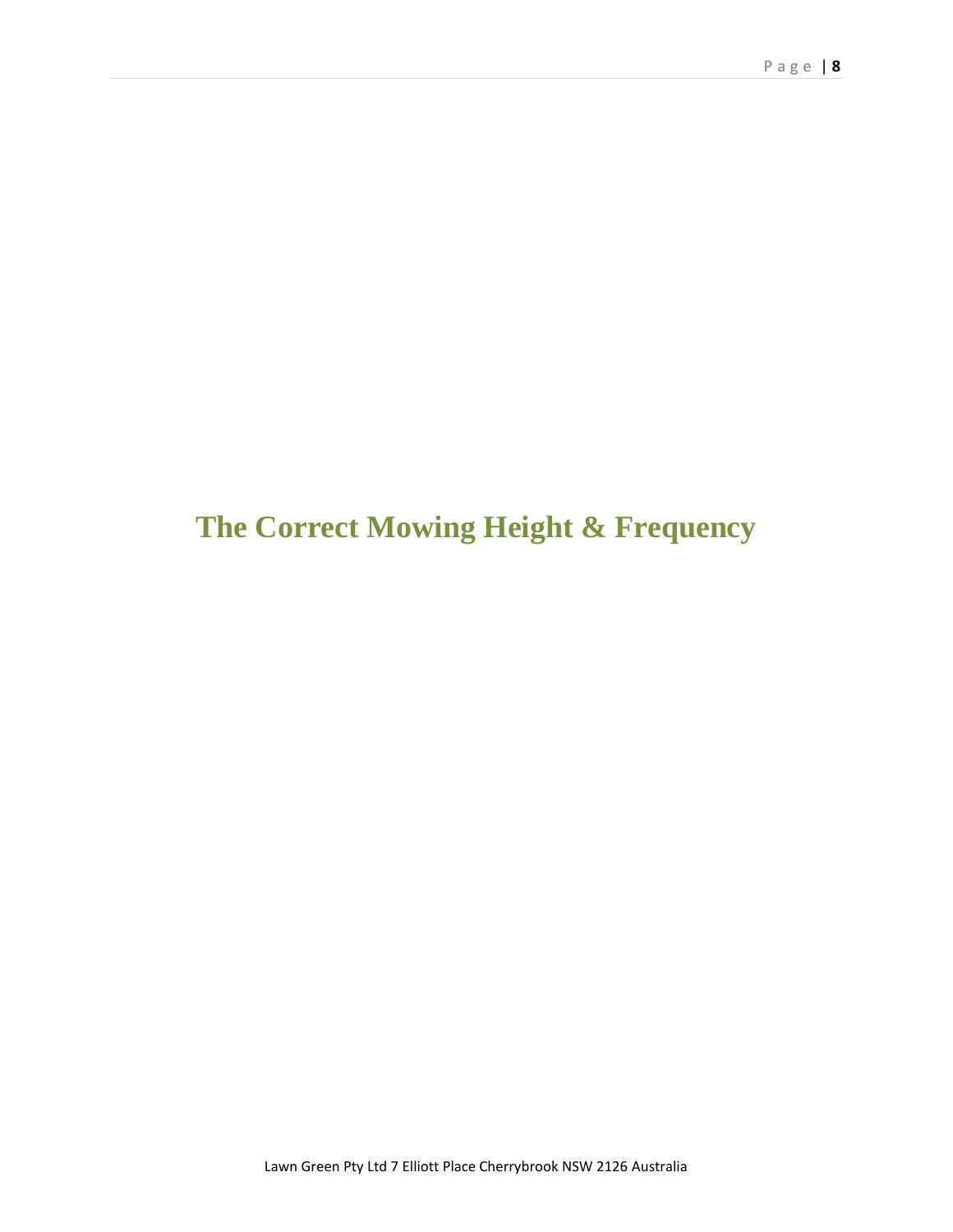To ensure you never ever scalp your lawn, only ever remove less than one-third of the turf grass leaf.

It is important to mow your lawn frequently. In the event you have to mow your lawn after a long period, make sure you only remove a third of the leaf. The next time you mow, remove another third of the leaf, and so on, until you have the lawn at the desired height.

The following list of turf grasses can be cut to the corresponding optimal heights:

- Buffalo (St Augustine) mow to 45-55mm high
- Hybrid Couch (Bermuda Grass) mow to 15-35mm high
- Durban (Sweet Smother) mow to 50-75mm high
- Kikuyu mow to  $25-45$ mm high
- Oueensland Blue Couch mow to  $25-45$ mm high
- Tall Fescue mow to 50-75mm high
- Zoysia mow to 25-55mm high

As mentioned above you need to mow your lawn frequently. Besides looking good, your lawn becomes thick and dense with regular or frequent lawn mowing. If you have damaged areas, the best thing apart from fertilizing the lawn is to mow regularly as this speeds up the lateral growth of the lawn.

Some lawn lovers like to mow their lawn (mainly couch, or the couch equivalent in North America known as Bermuda grass) with a cylinder lawnmower. Besides the golf green appearance, the main benefit of mowing with a cylinder mower is your lawn will have zero thatch.

However, if you are not wealthy enough to own a cylinder mower, you can achieve excellent and similar results with a rotary lawn mower (for all turf grass types). Simply mow the lawn in different directions each time you mow. So one week you might mow in north-south direction, the next time in a south-north direction, the next time in an east-west direction and then the next week in a west-east direction.

One way of eliminating a bad thatch problem in some lawn types (really this only applies to kikuyu and couch turf grasses due to the way they are built, that is, with both above ground runners, the stolons, and below ground runners, the rhizomes) is by scalping your lawn (or cutting it really low) in say mid to late Spring or in Summer. Once you have cut the lawn back hard, then fertilise and water heavily (and frequently) to bring on new growth. When your lawn has grown back to around 25-30mm high maintain the lawn mowing on a regular basis from this point forward.

This method is a great way to eliminate a bad thatch problem in your kikuyu or couch lawns as you save on having to pay a lawn professional to scarify or comb your lawn with a lawn scarifier. However, if your lawn is buffalo turf grass (or the buffalo equivalent in North America known as St Augustine turf grass) then you will need to scarify your lawn properly. The reason here is that buffalo turf grass (also, the same with Queensland Blue couch) is built only with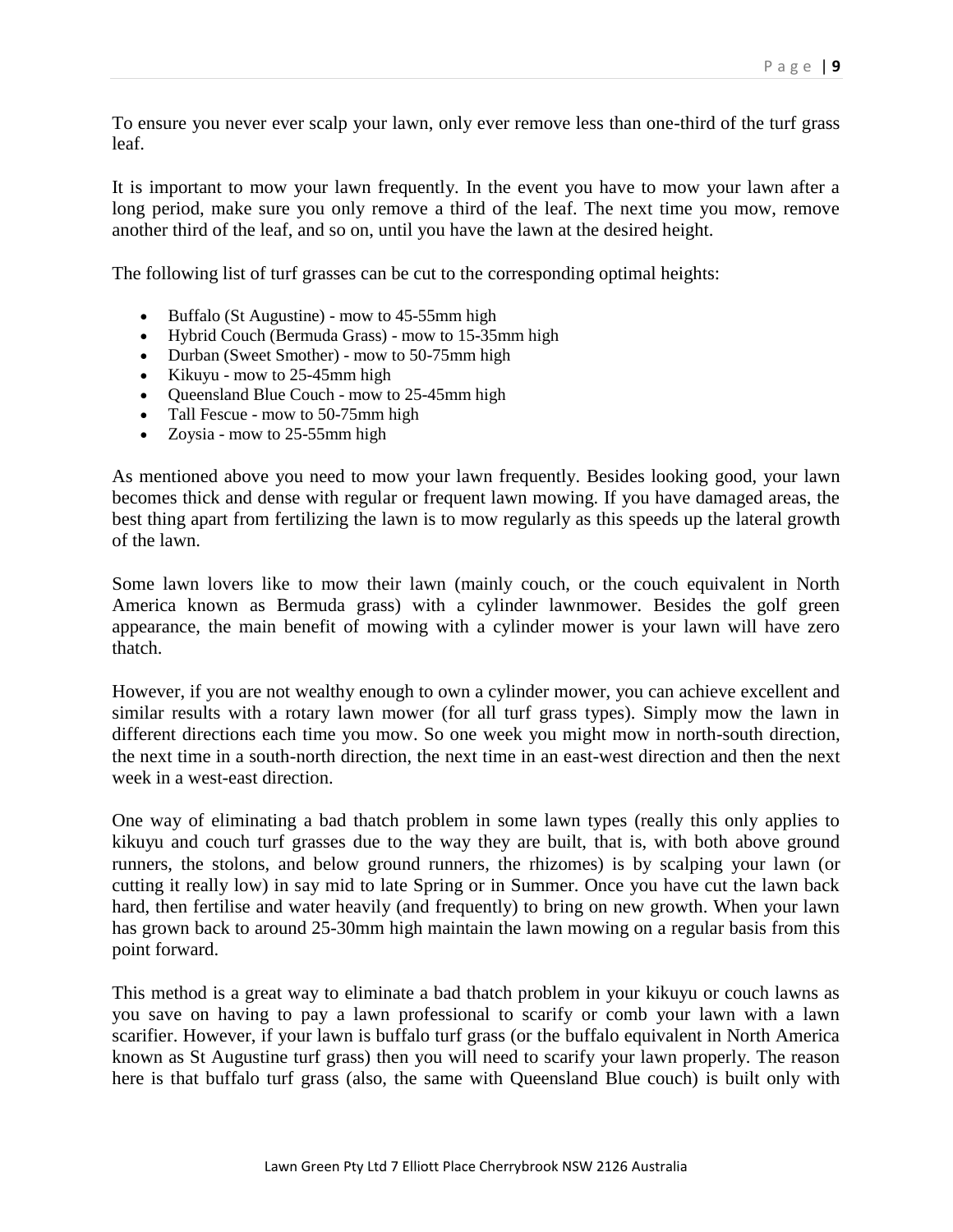stolons or above ground runners. If you cut buffalo too short you risk loosing or killing your turf grass.

If your lawn is surrounded by deciduous trees, conifers, casuarinas (river she oaks), melaleuca trees and pine trees you will find the lawn will die back underneath or around these trees. The tree leaves and needles are high in acid content. When these break down in the soil, the soil pH becomes more acidic and therefore, unfavourable for healthy lawn growth. The best way to counter this is by mowing (with a catcher) every week all year round. This way you collect all the tree leaves and needles.

Some of these tree types also have aggressive root systems that drain the soil's moisture.

Some of you may be tempted just to rake these tree leaves and needles. This is not good, as the raking makes it hard for the lawn turf runners to stabilize and root down.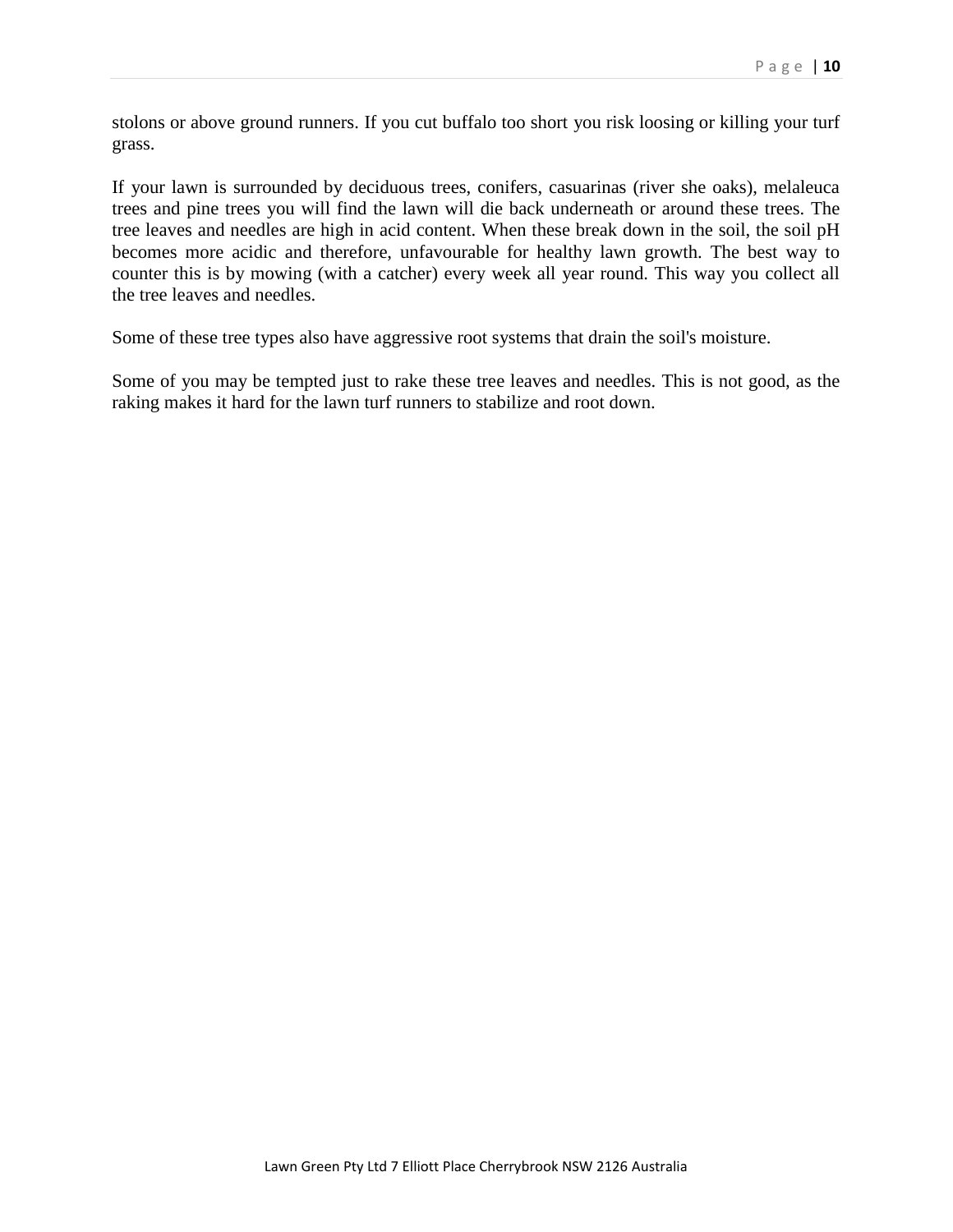# **Dealing With Lawn Pests Including Weeds And Insects**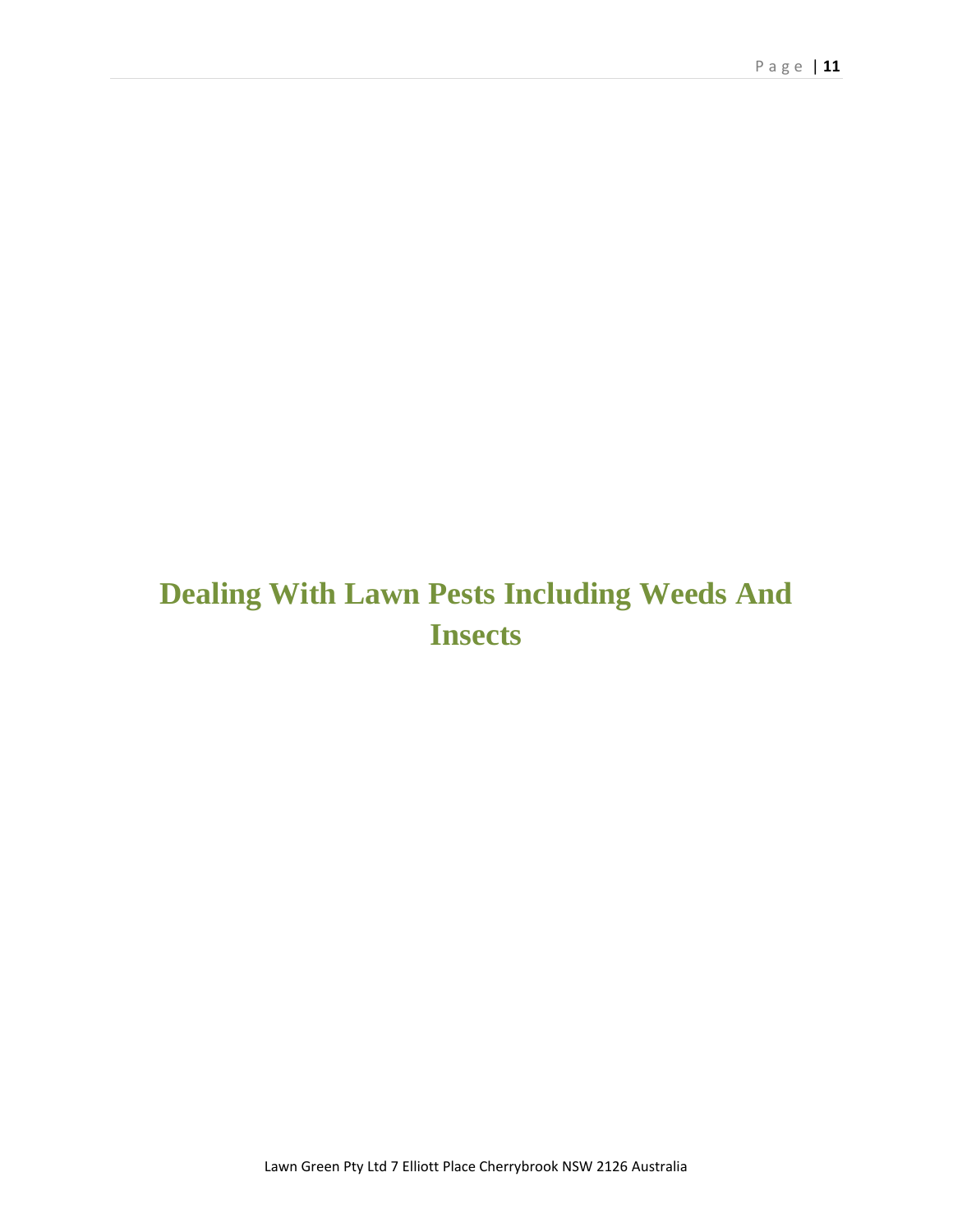We all know someone who blames their sad and sorry lawn on the neighbour's weed infested jungle.

What people need to understand is, that by creating the right conditions and by implementing the right Lawn Care practices, anyone can have a perfect lawn.

In the previous tips, we talk about proper watering, mowing and feeding of the lawn. If these things are implemented correctly, then you are well on the way to a greener, weed free lawn.

It is important to remind lawn lovers that weeds differ according:

- 1. to the time of year they flourish or when they tend to germinate (that is, winter or summer weeds - otherwise known as annual weeds)
- 2. the type of plant they are, that is, broadly either grassy weeds or broadleaf weeds

Annual weeds, by nature, germinate from seed, grow into a plant, flower and finally spread their seed for the next season. So we can control this process by implementing correct watering, mowing and feeding regimes.

What do we do if there are existing weeds in the lawn? There is a range of measures that can be implemented:

- 1. Mechanical weed control hand remove weeds
- 2. Cultural weed control correct watering, mowing and feeding programs
- 3. Chemical weed control apply either selective or non-selective herbicides to lawn weeds

Depending on the type of target weed (whether grassy or broadleaf) and the lawn turf grass type will determine what herbicide can be used. Make sure to CHECK the label for instructions on how to correctly use the product.

**Tip**: Spray herbicides at correct rate. Incorrect herbicide spraying can be a problem if you overlap the spraying (too zealous with weed spraying), which leads to disappointment with leaf burn or lawn death.

The liquid Weed and Feed products are at times not recommended as:

- 1. the best time to control weeds is not necessarily the correct time to be fertilizing
- 2. it is unnecessary to to spray the whole lawn when only a small area is infested with weeds
- 3. it is hard to prevent spray drift of herbicidal chemicals (think safety to children, pets and plants)
- 4. over zealous spraying leads to leaf burn or die back
- 5. inconsistent application results in swathes of green across the lawn

An alternative to the "weed and feed products" is to fertilise all your lawn areas, and then apply herbicides and pesticides where and when needed.

What about Lawn Pests such as curl grub, bill bug, army worm or sod web worm? There are a range of pesticides available from retail outlets that will assist in Lawn insect control. Generally,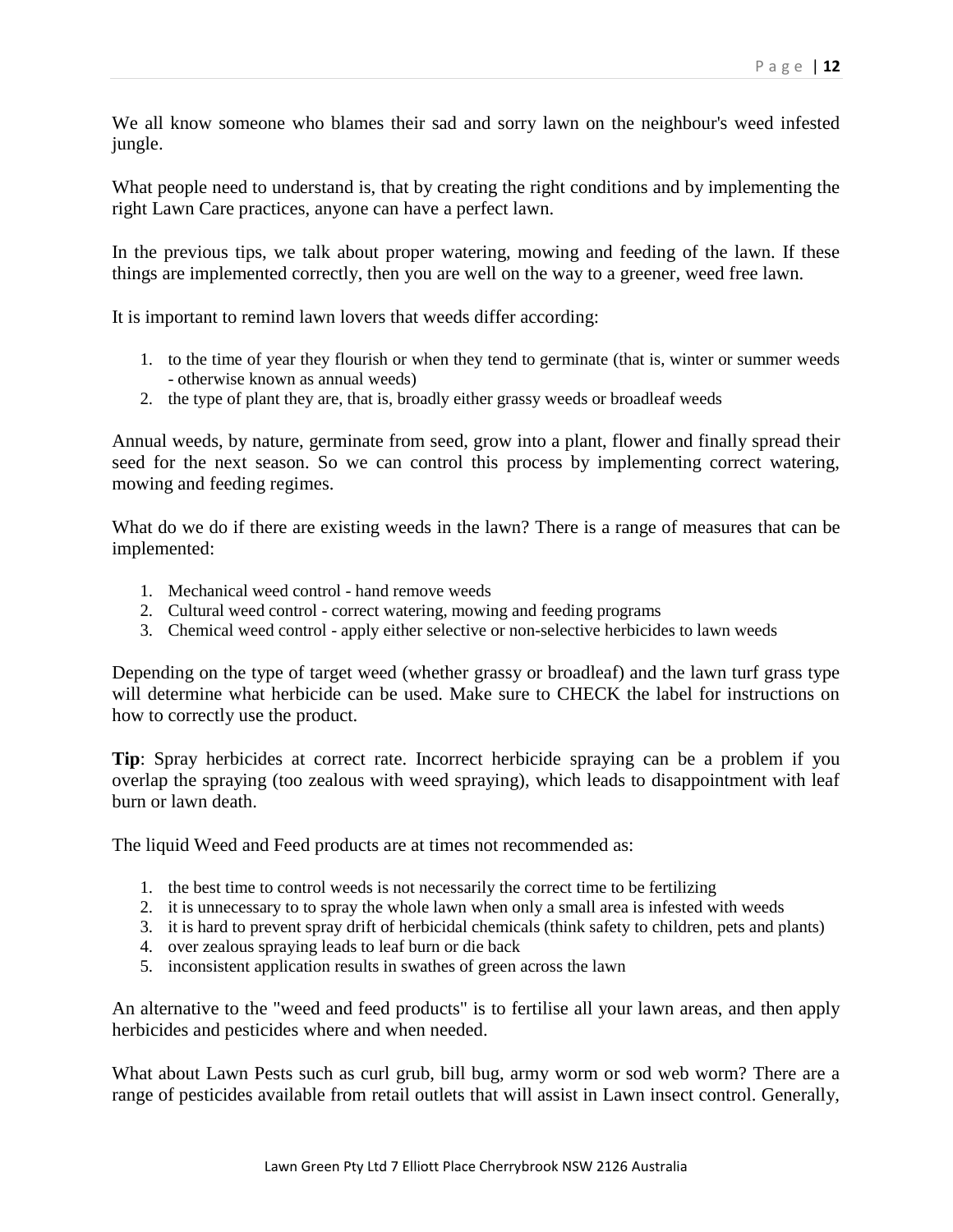these products are available in liquid form. Their success is limited as they tend to photo-degrade with sunlight. For best results, apply these products at evening time (with some light about to help you see where you are applying the product).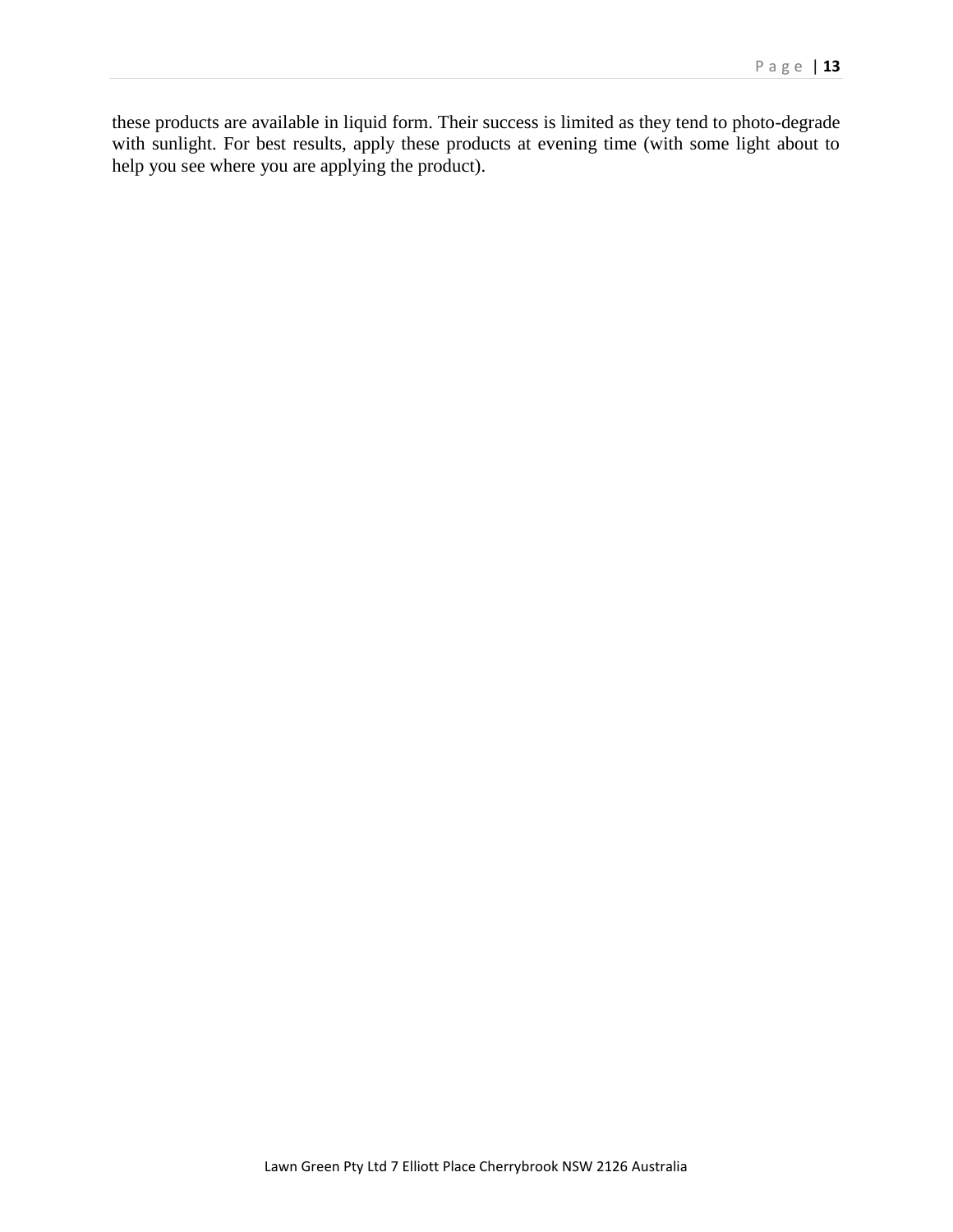# **Lawn Renovation Tips**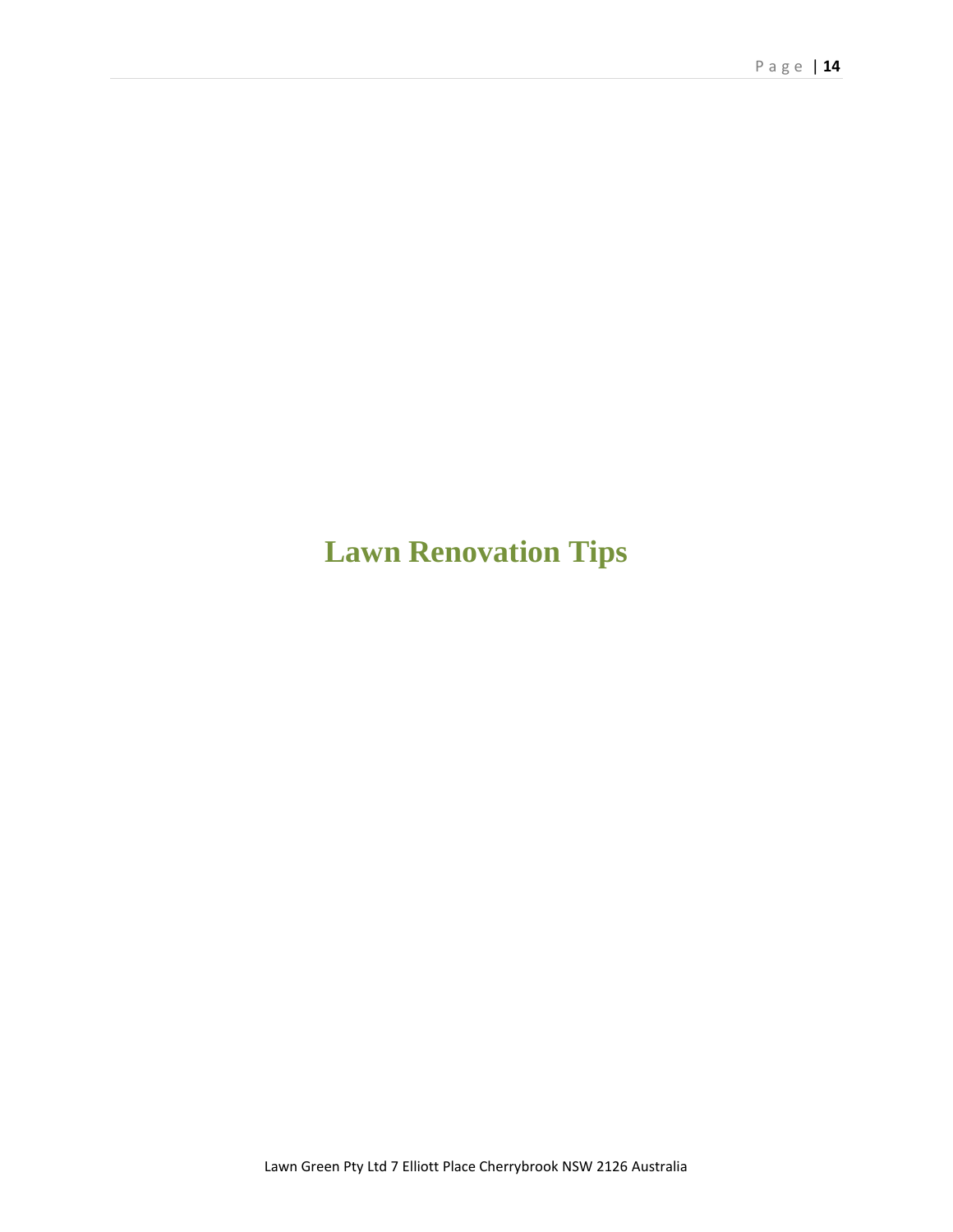Lawn can be quickly renovated using all the following techniques and tips:

### **1. Lawn Aeration**

Lawns suffer badly if the lawn's soil is hard as a rock - no question about this!.

Soil compaction makes it difficult for water, fertilizer, air and your turf grass roots to penetrate through the soil. Things that make your lawn soil compacted are parking your motor vehicles on the grass (just don't even think about doing this!), general pedestrian traffic and so on.

So it's really important we remedy or reverse soil compaction! The only way this can be done properly is by physically removing soil from the lawn.

Lawn aeration (also known as lawn coring or plugging) is a process in which a lawn aerating machine pulls small plugs of soil (about the size your finger) from the lawn. These are left on the surface where they will break down in a couple of weeks. Golf course greens keepers use this process several times a year to keep their courses in top playing condition. Lawns grown in clay soils should have this done at least once a year.

Some people may recommend the aerating spike shoes, but really all you are doing with these apart from poking some holes in the soil is just shifting the compaction problem. Although with these you are allowing air into soil, you are not relieving any compaction.

By physically removing plugs of soil from the lawn you reduce soil compaction and thatch in lawns while helping water and fertilizer move into the root zone.

Lawns should be thoroughly watered the day or days before aerating so plugs can be pulled more deeply and easily. Mark all sprinkler heads, shallow irrigation lines and cable TV lines before aerating so those lines will not be damaged.

Lawns may be fertilized and seeded immediately after aeration. There is no need to top dress lawns following aeration.

By coring the lawn you are exposing the soil profile to the atmosphere and air, and thereby making the soil dry. So it is important to keep the water up to the lawn in the next couple of weeks until the lawn has recovered.

Core aeration can be used to minimize thatch accumulation, to modify its physical characteristics, and to reduce soil compaction. Soil plugs are deposited on the turf surface. These plugs then break down and redistribute soil throughout the thatch layer. The soil from the plugs helps to modify the physical structure of the thatch, making it a better growing medium.

This soil also enhances thatch breakdown by introducing the beneficial microorganisms that feed on thatch.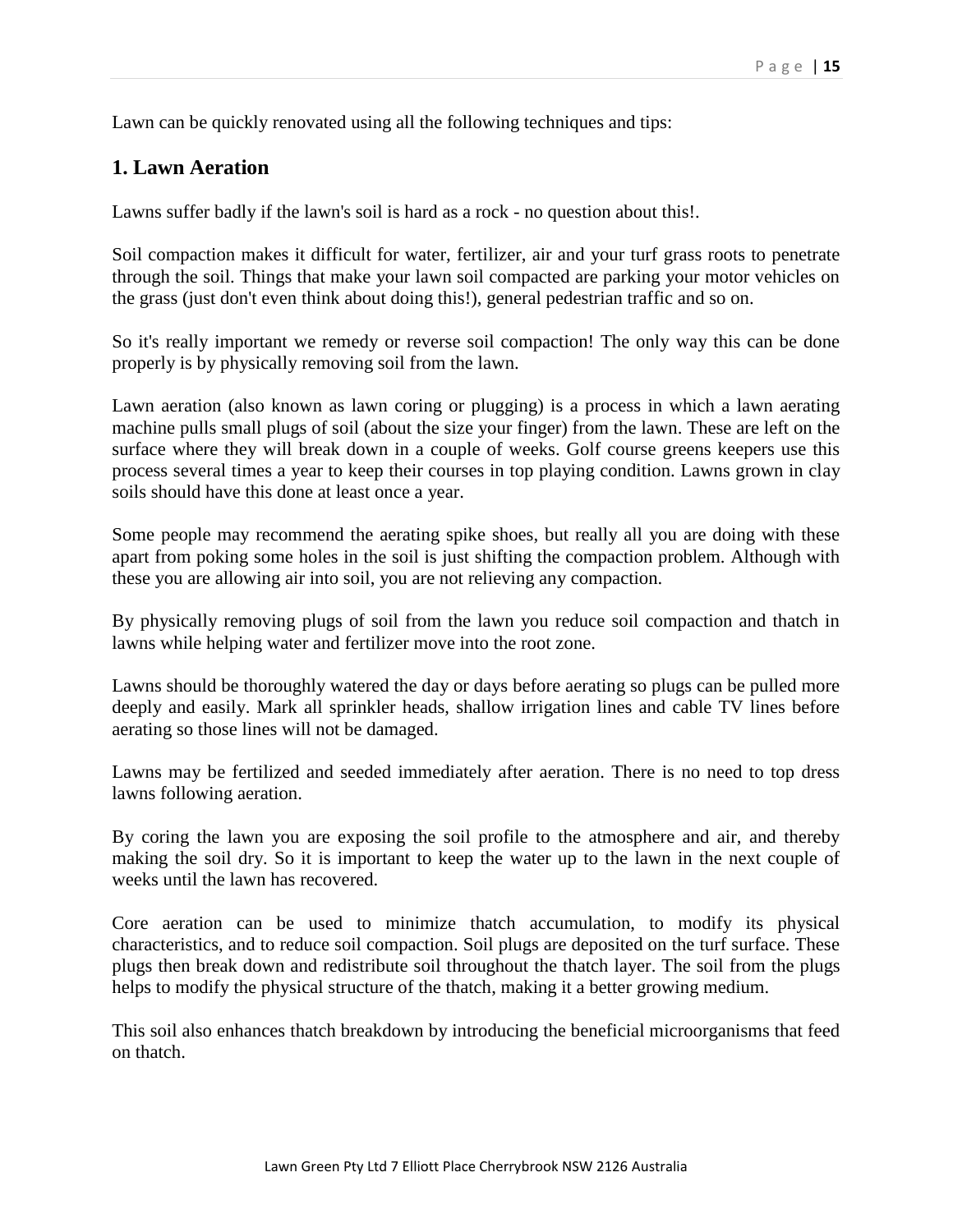Will your lawn benefit from Lawn Aeration? Always! Generally, we recommend lawn aeration every year or two.

Benefits of Lawn Green's Lawn Aeration and Coring:

- 1. Relieves soil compaction
- 2. Increases water infiltration
- 3. Stimulates new root development, and fresh root growth similar to re-potting plants
- 4. Improves turf thickness, vigor, and overall health
- 5. Provides better fertilizer penetration into the root zone
- 6. Increases air penetration into soil which increases soil microbe activity
- 7. Increased microbe activity breaks down thatch
- 8. Enhanced thatch breakdown
- 9. Decreases water requirements for healthy turf
- 10. Enhanced heat and drought stress tolerance
- 11. Reduces water puddling and runoff
- 12. Improves fertiliser uptake
- 13. Improves air exchange
- 14. Finally, it promotes a greener, weed free lawn

Another tip: If your lawn soil is heavy with clay (and compacted), you can introduce washed river sand to the lawn (after coring), brush it into the lawn and fill up core holes with sand.

### **2. Topdressing**

There is really no great benefit derived from topdressing your lawn apart from trying to get your lawn perfectly level (that is, to remove any lumps and bumps in your lawn).

So, what we tell our clients to do is to buy a bag or two of washed river sand (store these in the garage), and as you need to (over the spring & summer period) just fill in the undulations in your lawn. You will have your lawn looking like a bowling green in no time!

But what about turf underlay or topdressing soil we hear you ask? Like we said just stick with the washed river sand, as the turf grass runners will travel through the sand without trouble unlike your topdressing soil that goes rock hard in the summer heat.

### **3. Liming**

Core Aeration is one of the best ways to maintain a healthy soil in which your lawn can thrive. This is also a great time to add lime to 'sweeten' your soil.

For lawns to thrive, it is important to maintain the proper pH of your soil. An improper soil pH can cause some nutrients to become unavailable to the plant. Correct pH will enable your lawn to make best use your lawn applications and ensure your lawn reaches its full potential.